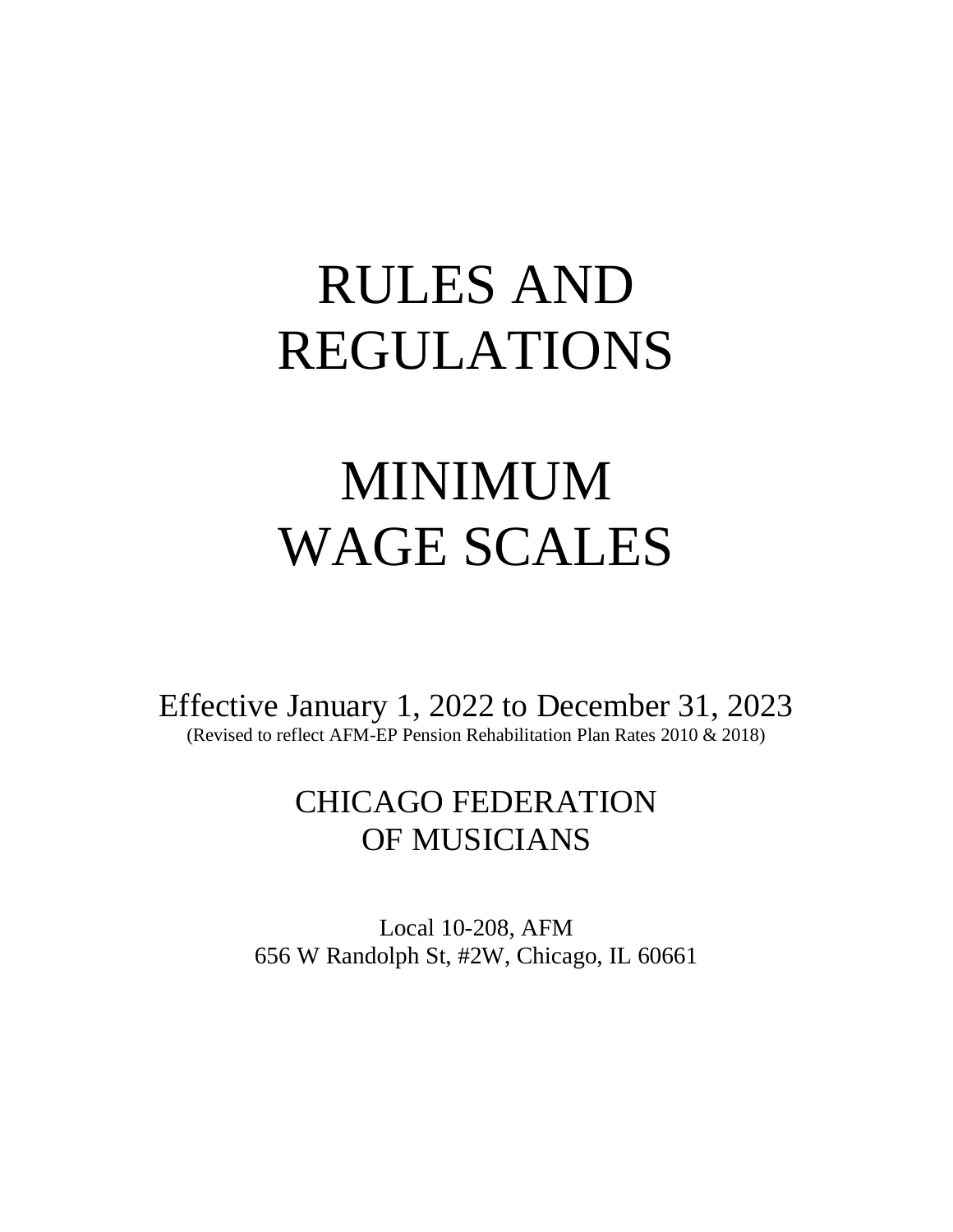#### TABLE OF CONTENTS

#### PREAMBLE

We, as professionals, are providing and selling a service to our clients. We must market our services in a businesslike manner placing a value on our service that reflects a living wage. Please bear in mind that these scales are our MINIMUM price for service. (i.e.) Most members charge more.

#### RULES AND REGULATIONS

#### **RULE I. LOCAL 10-208 JURISDICTION**

**At the point of Lake Michigan and the Illinois-Wisconsin state line, west to the Iowa border, south to Route 64; east to Route 78 and South to the Whiteside/Henry line. East along county borders to Indiana and north to Lake Michigan including a 3 mile offshore limit of the Lake Michigan shore line to the Illinois-Wisconsin state line. (Including all of Cook, Lake, DuPage, Kane, McHenry, Kendall, Boone, DeKalb, Winnebago, Ogle, Lee, Stephenson, and Jo Davies counties; that part of Carroll county north of Route 64 and east of Route 78; and that part of Whiteside county east of Route 78).**

#### **RULE II. FILING OF CONTRACTS AND MEMOS**

On all engagements, whether single or steady, CONTRACTS MUST BE completely filled out with full name of purchaser and leader typed or printed legibly and signed by both parties. Contracts are available at the union or on our website at www.cfm10208.com and must be filed with Local prior to the commencement of the engagement, either via regular mail, **fax (312-782-7880), an e-mail attachment (lmurphy@cfm10208.org),** or QUICK FILE (see page 5- 33).

In lieu thereof, a written or phoned-in MEMO of an engagement will be accepted prior to commencement. However, said MEMO shall become invalid and of no effect 72 hours after the date of the engagement it covers. It is not a substitute for the contract for the engagement which must be filed within the 72- hour period.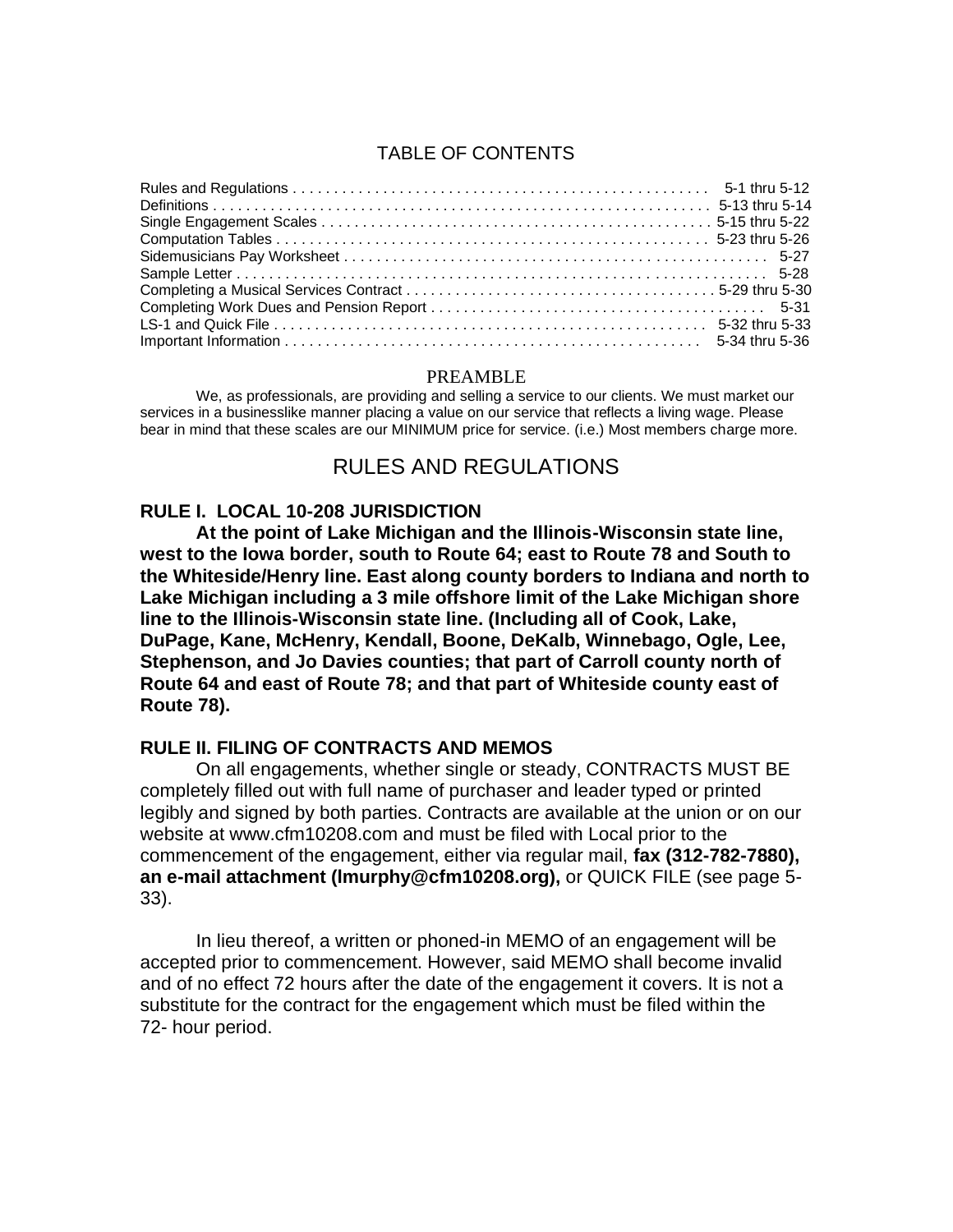To leave a memo for an engagement: call (312) 782-0063 or email lmurphy@cfm10208.org and be prepared to give the following information:

- 
- 
- 3. Your union- account number 7. Contract number
- 
- 1. Your name 5. Time of engagement
- 2. Your phone number 6. Place of engagement
	-
- 4. Date of engagement 8. Number of musicians

Failure to provide proper contracts shall be considered a violation and subject to charges. Steady engagement weekly contracts must be for a definite or indefinite period subject to 4-weeks notice in writing. NO OPTION CLAUSES ARE PERMITTED.

**Contracts must be filed with the Local in whose jurisdiction the engagements are to be played, prior to the start of the engagement or sent to Local 10-208 and it will be forwarded to the proper Local.**

# **RULE III. PAYMENT OF WORK DUES AND PENSION**

Leaders or engaging members ARE RESPONSIBLE for the COLLECTION and REMISSION of all WORK DUES and PENSION.

#### **If a Leader is negligent in making payments, MEMBERS ARE RESPONSIBLE for the PAYMENT OF WORK DUES on all engagements.**

- A. Both WORK DUES, made payable to "Chicago Federation of Musicians" and EMPLOYER-PAID PENSION contributions, made payable to "AFM-EP FUND" (American Federation of Musicians Employers' Pension Fund), together with a detailed report of the same, shall be forwarded to the office of the Secretary -Treasurer within 15 days of the engagement or upon receipt of bill.
- B. Collection and remittal of PENSION contributions (whether to the Fund or directly to the musician if not paid to the Fund) is mandatory on ALL engagements.
- C. A LATE PAYMENT PENALTY of 10% per month will be levied on all payments of WORK DUES that are not paid by the last day of each month for the prior calendar month.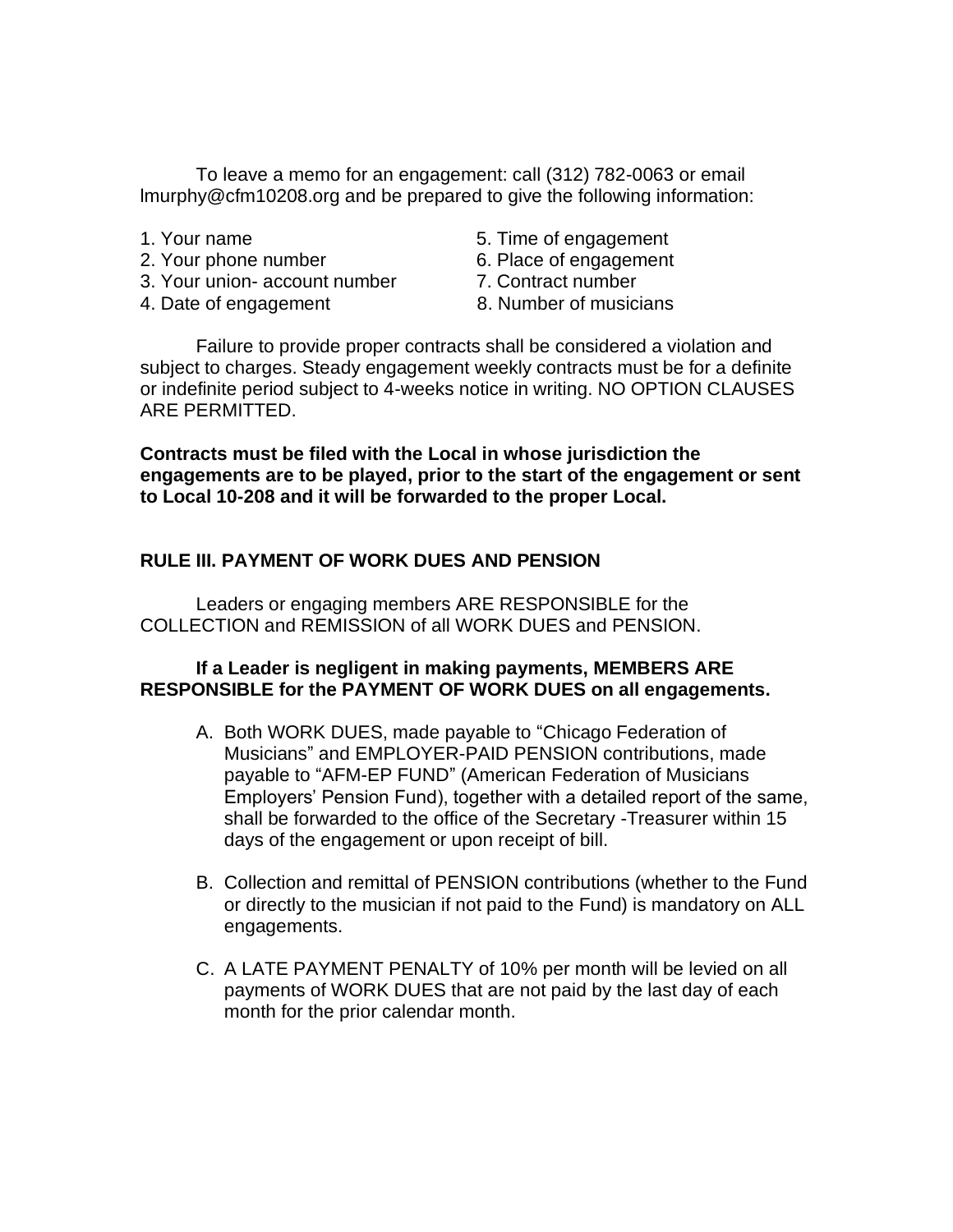# **RULE IV. CANCELLATION, POSTPONEMENT OR TERMINATION OF ENGAGEMENT**

- A. CANCELLATIONS
	- 1. Excluding Acts of God, musicians must be given a notice of at least two (2) weeks if an engagement is cancelled.
	- 2. Any musician cancelled through a change in instrumentation must be given a notice of at least two (2) weeks.
	- 3. Side Musicians must be paid for work cancelled with less than two (2) weeks notice and must be paid the basic minimum wage (excluding benefits).
	- 4. No contract can be cancelled without the mutual written consent of all parties. The leader must immediately notify the Contract Department and all side musicians of cancellation of any service. Any monies recovered (including deposit) for cancelled engagement, must be paid out proportionately between the leader and side musicians originally engaged.
	- 5. In instances of last minute cancellations caused by severe weather, musicians shall be paid half salary (without fringe benefits) even if instructed not to report to work. If any portion of the engagement is played, the musician shall receive full salary and all fringe benefits.
	- 6. Final decisions concerning cancellations and payments are subject to the approval of the Board of Directors.

#### B. INDEFINITE STEADY ENGAGEMENTS

A four (4) week written notice-of-termination or closing is required and must be given PRIOR TO THE START of the first day of the workweek. LEADERS MUST NOTIFY the Contract Department IMMEDIATELY of the termination or closing.

#### C. POSTPONEMENTS

- 1. Under special circumstances, a contract may be postponed with the mutual written consent of both parties. The leader must immediately notify the Contract Department and all side musicians of cancellation of any service.
- 2. A postponement shall be deemed a cancellation if not rescheduled three (3) months from the first date of service and will be subject to the rules governing cancelled engagements.

If an engagement is rescheduled, the musician first engaged for the performance must be given the right of first refusal for the rescheduled date before another musician is hired to fill the position.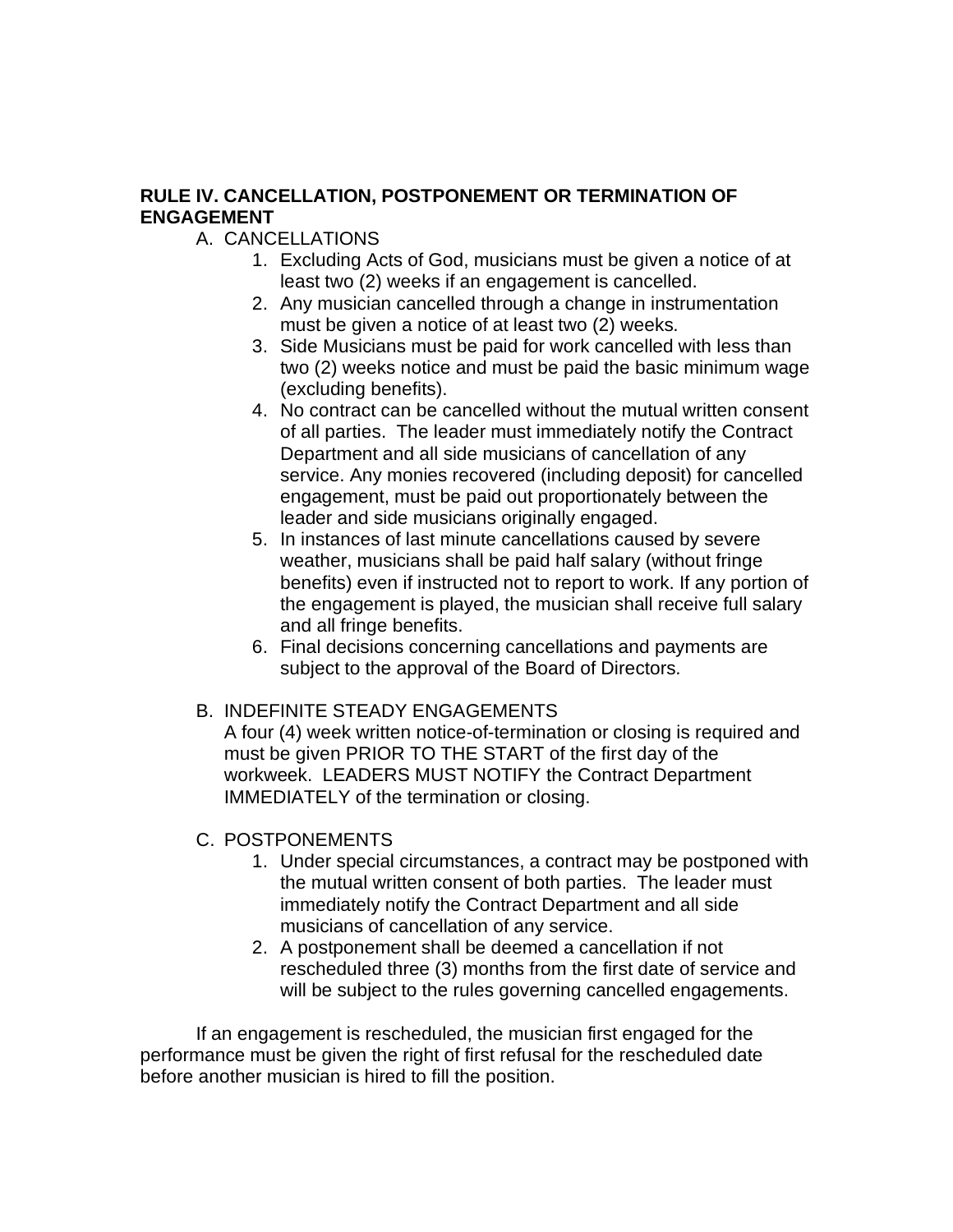#### **RULE V. ANY ENGAGEMENT MORE THAN 50 MILES FROM THE INTERSECTION OF STATE AND MADISON IN CHICAGO (IN OR OUT OF JURISDICTION)**

Contracts must be filed with the Local in whose jurisdiction the engagements are to be played, prior to the start of the engagement **or sent to Local 10-208 and will be forwarded to the proper Local.**

Wages and transportation considerations are as follows:

- A. A minimum of CLASS A SCALE **or the Local scale in whose jurisdiction the engagement is being played, whichever is higher**, plus 13.189% PENSION (whether paid to the Fund or directly to the musician if not paid to the Fund) must be paid.
- B. Engagements beyond a radius of 50 miles from State & Madison, must pay current IRS mileage rates to each musician, calculated **starting 50 miles** from State and Madison, to and from the place of engagement. The above figures in (B.) do not apply when AIR, BUS or TRAIN transportation is provided. A minimum of \$2.00 per mile, to and from the place of engagement, must be paid to EACH DRIVER of an automobile.

# **RULE VI. EXTENDED OUT OF JURISDICTION ENGAGEMENTS**

**For distances beyond 250 miles one way,** FIRST CLASS, **individual**  accommodations and **all** meals must be furnished. If not furnished, the following monies will be paid; this is MANDATORY.

- A. \$175.00 per day, per musician for room.
- B. \$60.00 per day, per musician for meals.

Leaders or engaging members shall pay ALL TRANSPORTATION CHARGES beyond the jurisdiction and PER DIEM allowances when applicable, and shall charge same to the Purchaser of Music, in addition to WAGE SCALE and benefits.

- C. TRANSPORTATION charges per musician must be made at not less than the lowest rate available by commercial transportation or not less than the current IRS mileage rates, calculated **starting 50 miles** from State and Madison in Chicago, per musician, if transportation is by auto or other like conveyance.
- D. IT SHALL BE UNLAWFUL for any leader to accept or any member to fulfill an engagement if transportation for members is by auto, like conveyance or bus which necessitates traveling in excess of 400 miles ONE WAY, within any 24 hour period.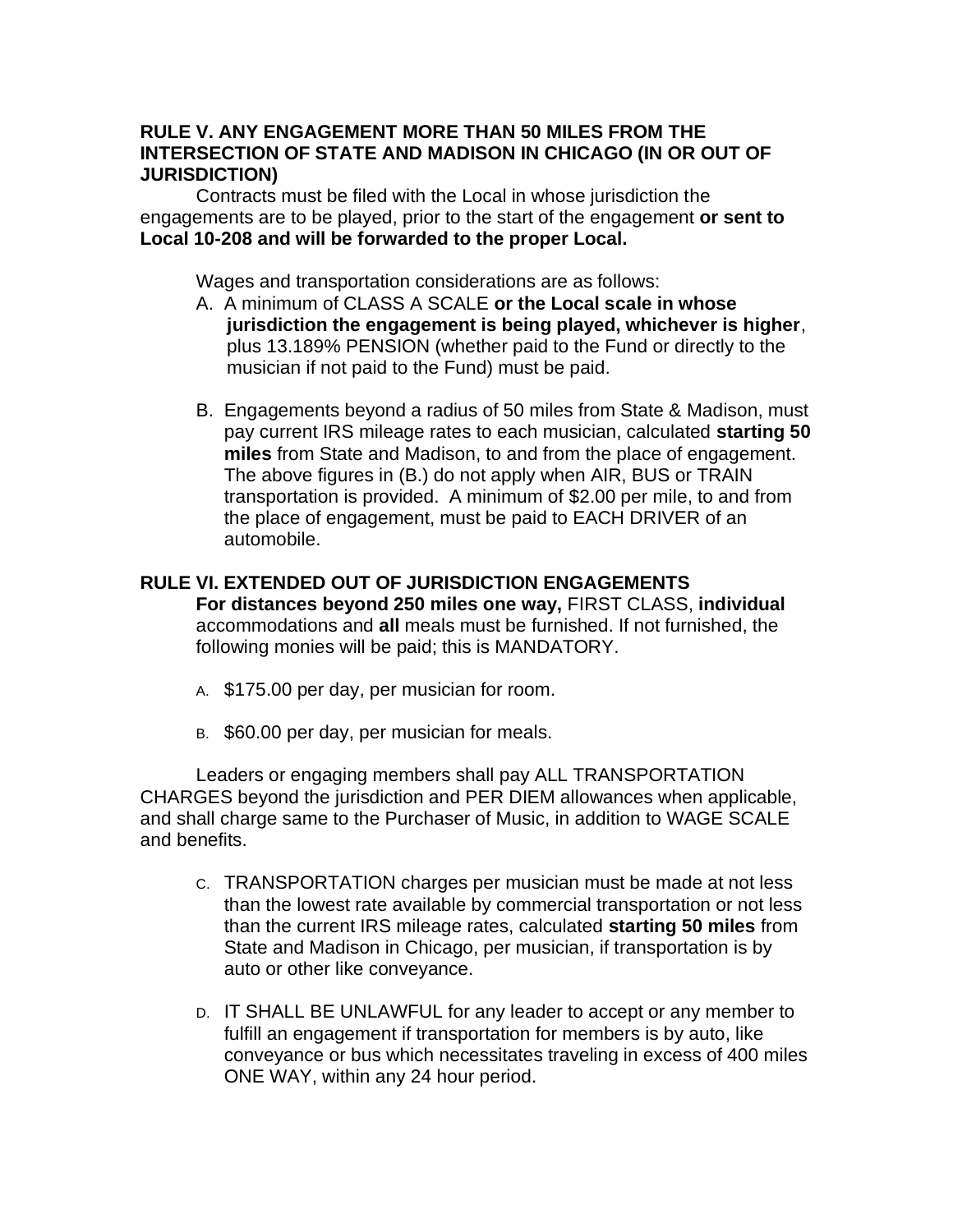E. Leader or engaging member must arrange, on any engagement outside of the jurisdiction, that musicians leave for the engagement on the LATEST SCHEDULED TRANSPORTATION available prior to the contracted START OF THE ENGAGEMENT, and that the FIRST AVAILABLE return Transportation be provided.

#### **RULE VII. WORKING DAY & OVERTIME**

- A. A musician's working day shall be from 7 A.M. to 7 A.M. the following day.
- B. Overtime prior to 1 A.M. must be counted starting five (5) minutes after expiration of basic engagement time. In all cases, 1 A.M. signals the start of OVERTIME on all CASUAL engagements, regardless of engagement starting time.
- C. If musicians are required to start earlier than the scheduled start time and/or end later than the announced ending time, those musicians required to do so, shall be compensated at a rate of \$7.50 for 1 to 5 minutes prior and \$7.50 for 1-5 after the announced finish time. Any time over 5 minutes, either prior to or after, will be paid as overtime in 1/2 hour increments.
- D. When members are required to move between locations in the same venue, the time required to move shall not replace the appropriate break time of the engagement.

# **RULE VIII. BOOKING INTEGRITY**

At time of hiring musicians, leaders or engaging members MUST SET FORTH all conditions of engagement; i.e. exact engagement starting time, exact rehearsal starting time and duration, wage scale, whether engagement is continuous, and any other pertinent information. THESE CONDITIONS SHALL NOT BE CHANGED OR ALTERED AT TIME OF ENGAGEMENT TO JEOPARDIZE PROPER WAGE SCALE PAYMENT FOR WORK PERFORMED.

#### **RULE IX. WAGES**

- A. Wages charged for musical engagements shall include, in addition to basic sidemusician's scale, a LEADER FEE, a PAYROLL FEE and PENSION CONTRIBUTIONS.
- B. **WHEN LEADER PROVIDES PAYROLL SERVICE**, a pension contribution of 13.189% and an additional 15% of the total payroll must be collected to cover employer payroll and workers compensation insurance costs on behalf of sidemusicians. All Social Security and IRS deductions will be deducted from the sidemusician's salary.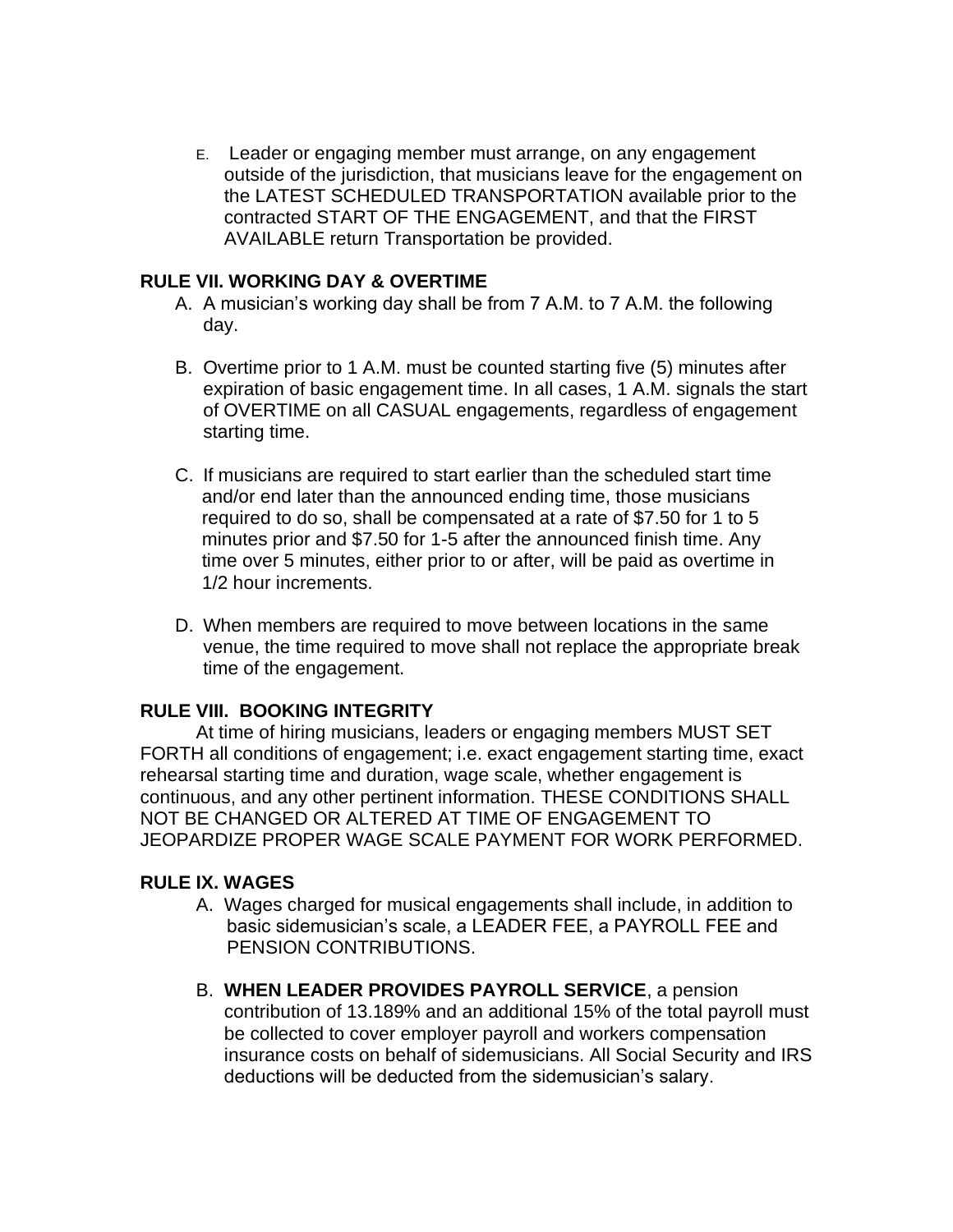# C. **WHEN LEADER DOES NOT PROVIDE PAYROLL SERVICE**

including payment of Social Security, Workers Compensation and IRS deductions, a payroll fee of 15% of base scale shall be paid to each musician as part of wages.

D. All Class B Opera, Ballet, Interpretive Dance, Public Oratorio, Cantata, and Public Concert Single Engagements must be requested in writing and approved by the Board of Directors no less than four (4) weeks before the engagement.

# **RULE X. SHOW**

Any engagement for which musicians are required to remain on the bandstand and/or to perform specific music (ACCOMPANIMENT, FANFARES, BOW MUSIC, ENTRANCE and EXIT MUSIC) in a timely sequence for ENHANCEMENT of the program shall constitute a SHOW and require that **ALL** musicians receive an additional \$40 show scale.

# **RULE XI. REHEARSALS**

# A. REHEARSAL RATES

# **CASUAL ENGAGEMENTS**

On all casual engagements, night rehearsals after 7 P.M., rehearsals that start before 7 p.m. and extend beyond 7 p.m. or rehearsals taking place on any date other than, or at a Venue other than where the engagement will take place, require that single engagement Class A scale apply and work dues and pension must be paid. Show scale is not applicable here.

 **SYMPHONIC ENGAGEMENTS** (Public Concerts, Oratorios, Cantatas, Opera, Ballet and Interpretive Dance)

- 1. On a day other than the performance, rehearsals in Class AA boundaries will pay **\$185** (3 hours or less) daytime or evening.
- 2. On a day other than the performance, rehearsals in Class A boundaries pay **\$145** (2 ½ hours or less). If free parking is not available, a parking reimbursement of **\$25** must also be paid.
- 3. Hard copies of music will be available at all rehearsals and performances.
- B. On all engagements where playing or talk-over rehearsals immediately precede the engagement, the hourly overtime rate in the same job classification shall apply.
- C. If engagement requires separate rehearsal and show, each must be paid separately.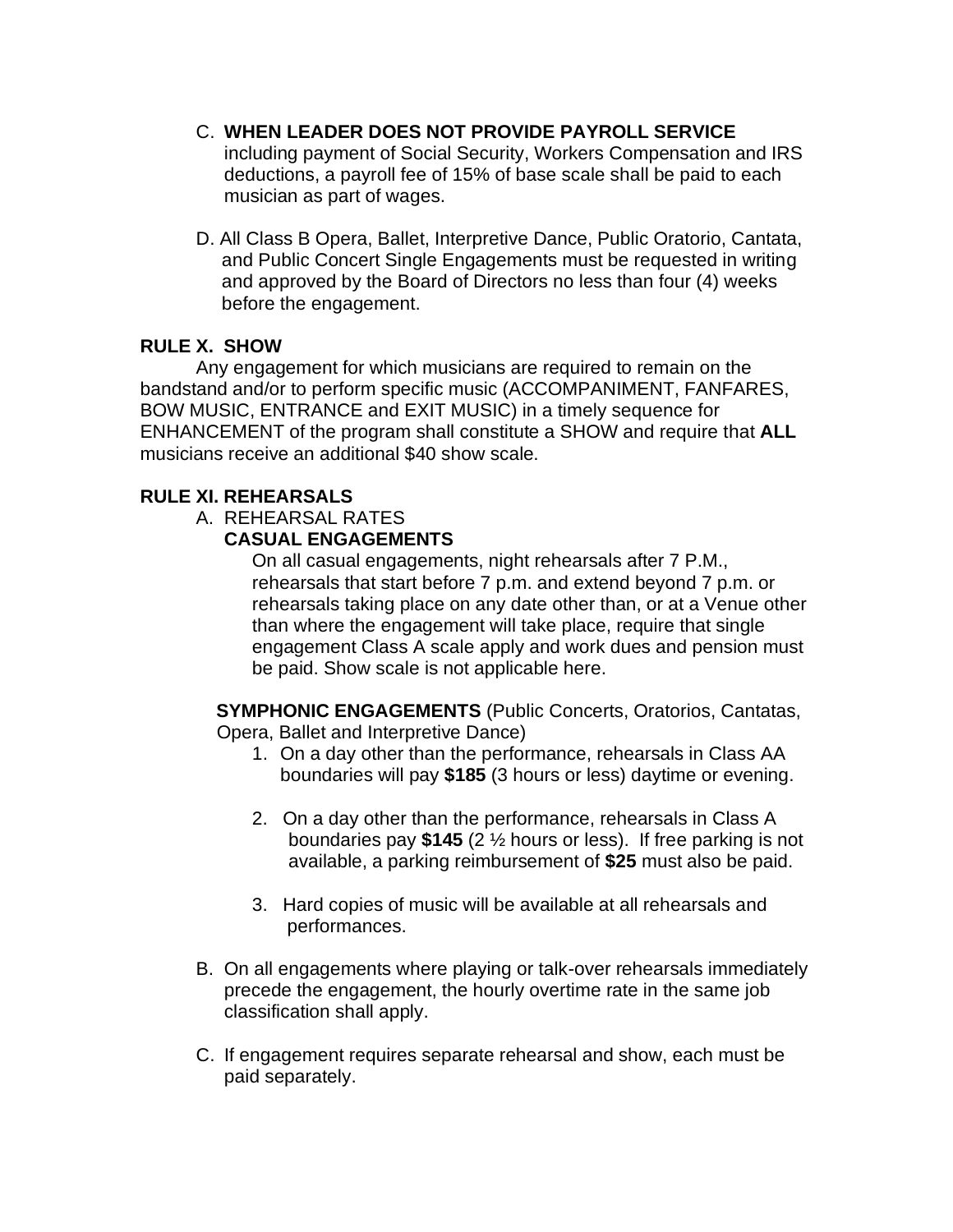- D. If there are more than three hours between the end of a rehearsal and the start of an engagement, each musician shall be paid at the rate of \$10.00 per hour or any part thereof for any time in excess of three hours.
- E. Basic time not utilized on engagements shall not be applied to rehearsals.
- F. There is no extra charge for talk-overs or rehearsal during engagement time, IF SUCH TALK-OVERS OR REHEARSAL DO NOT TAKE THE PLACE OF A SCHEDULED BREAK.
- G. On all rehearsals, breaks must begin on or before ninety (90) minutes of rehearsal.
- H. **With proper notice**\***:** A four (4) hour rehearsal may be divided into TWO (2) hour segments with a half (1/2) hour meal break (unpaid) separating the two segments. A 20 minute break must be given for each segment of rehearsal in addition to the one half hour meal break (unpaid) in the middle of the segment. If a musician is engaged for only ONE (1) segment, he/she shall be paid for the minimum 2 ½ hour rehearsal. All rehearsals under four (4) hours, must pay the 2 ½ hour minimum with pro-rata overtime.

**\* Musicians must be notified at the time of hire.**

- I. SOUND CHECK: On the day of a Performance, a sound check may be scheduled no sooner than two (2) hours prior to the scheduled start time of the Performance and shall not exceed one (1) hour. Payment will be seventy-five percent (75% of the appropriate rehearsal rate.
- J. Rehearsal breaks shall accumulate at the rate of 10 minutes within each rehearsal hour (i.e. 10 minute break each 50 minutes playing time).

#### **RULE XII. HOLIDAY PAY**

Double basic applicable scale applies on New Year's Eve engagements terminating later than 7 p.m. Leader, payroll fees and pension apply. Overtime is also paid at double scale.

One and one-half basic applicable scale applies the whole day of Thanksgiving Day and on July 4th engagements terminating later than 7 p.m. Leader pay, payroll fees and pension apply. Overtime is also paid at the overtime rate.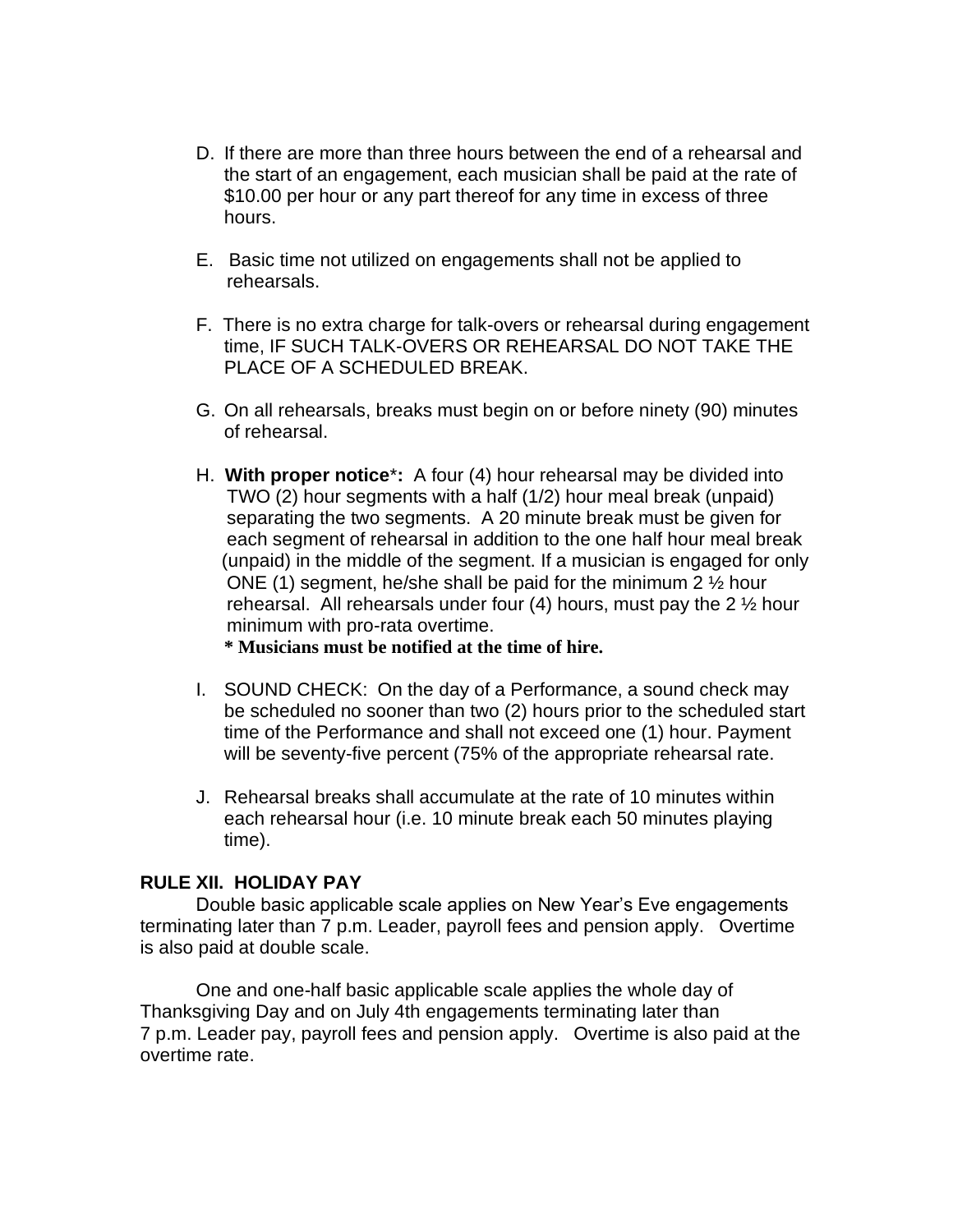Exception: Where engagement is for three (3) or more nights per week and contracted for a period of not less than four (4) weeks, holiday prices shall NOT prevail, unless otherwise specified.

#### **RULE XIII. CASUAL ENGAGEMENTS: NON-CONTINUOUS and CONTINUOUS PLAYING**

- A. On all NON-CONTINUOUS Casual engagements, musicians must be given a break equal to ten (10) minutes per hour, including overtime.
- B. On ALL CASUAL engagements, there is no official or unofficial call time for sidemusicians, only an official starting time. (Payment for the engagement is calculated from the official starting time.) See Rule XI
- C. Any engagement on which sidemusicians do not receive a MINIMUM of thirty (30) accumulated minutes intermission, off the bandstand, within a normal three-hour engagement (ten (10) minutes per hour), shall be considered a continuous engagement, and continuous (DOUBLE) scale will apply. (Overtime also at double scale). Continuous playing on New Years Eve will pay triple scale (including overtime).
- D. If any set on a casual engagement is longer than ninety (90) minutes, the entire engagement must be paid at continuous scale (including overtime).

#### **RULE XIV. SYMPHONIC PERFORMANCE INTERMISSIONS**

On all symphonic engagements (opera, ballet, interpretive dance, public concerts, oratorios and cantatas) musicians must be given an intermission of at least 20 minutes no later than ninety (90) minutes after the start time of the performance or continuous (DOUBLE) scale will apply.

#### **RULE XV. DOUBLING, PRINCIPALS, CONTINUO**

On all engagements, all second and subsequent instruments shall be considered doubles and proper doubling fees shall apply for rehearsal and performance.

| First Double:           | <b>15% of Base Scale</b> |
|-------------------------|--------------------------|
| Each Subsequent Double: | <b>10% of Base Scale</b> |
|                         |                          |

Opera, Ballet and Int. Dance: 50% of Base Scale for each double for rehearsal and performance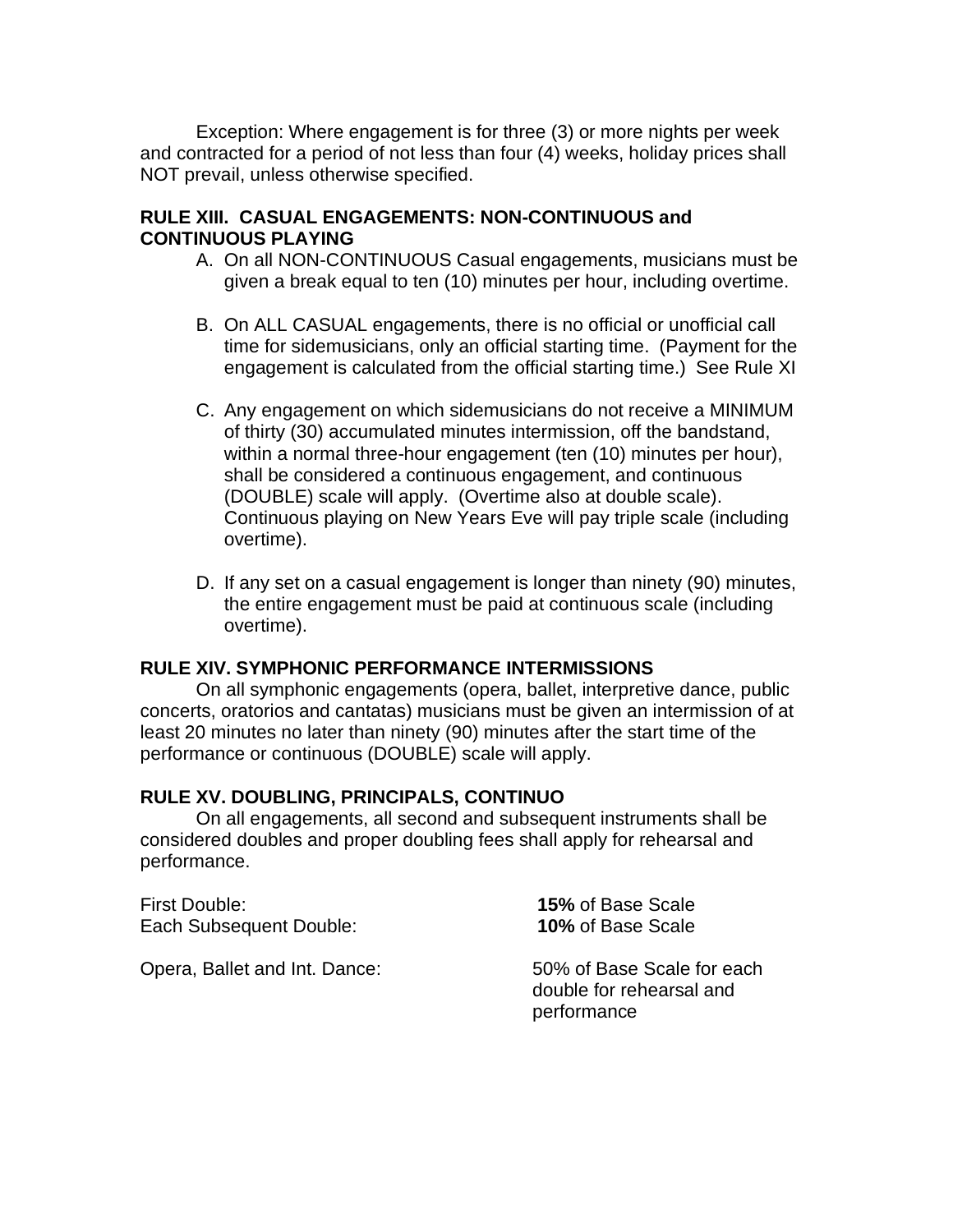Pub. Con., Or. & Can., (Paid Admission): 25% of Base Scale for each double for rehearsal and performance Concertmaster: 100% additional for rehearsals

and performances.

Principles receive additional 25% for rehearsals and performances even if only one musician plays within that section.

| <b>Principal Clarinet</b>    | <b>Principal Tuba</b>       |
|------------------------------|-----------------------------|
| <b>Principal Bassoon</b>     | <b>Principal Harp</b>       |
| <b>Principal Saxophone</b>   | <b>Principal Keyboard</b>   |
| <b>Principal French Horn</b> | Principal Timpani           |
| <b>Principal Trumpet</b>     | <b>Principal Percussion</b> |
| <b>Principal Trombone</b>    |                             |
|                              |                             |

#### **The following Assistant Principals positions will receive additional 10% for rehearsals and performances, Major Event is excluded from this premium:**

Assistant Principal 1<sup>st</sup> Violin Assistant Principal Cello Assistant Principal 2nd Violin **Assistant Principal Bass** Assistant Principal Viola

**Continuo musicians** (Cello, Keyboard, Theorbo, Bass and/or Bassoon) performing in secco recitative, aria or arioso in which the continuo musicians are the sole instrumental support of the soloist(s) shall receive an additional 15% of base scale for each rehearsal and performance.

The following **four** categories of percussion instruments however, shall be considered as a set, or group, without doubling fees within the group.

- A. Non-pitched percussion instruments: Bass drum, small drums, cymbals, gongs and traps.
- B. Tympani
- C. Keyboard percussion instruments: Marimba, (Vibraphone), xylophone, bells and chimes. A percussionist asked to play within a second group shall be paid doubling fees for any instruments in addition to the main group for which he or she was engaged. When a member is told by a leader or engaging member to bring additional instruments to the engagements, doubling fees shall apply whether or not the additional instruments are played. The above in no way affects any negotiated contract doubling agreements.
- D. Drum set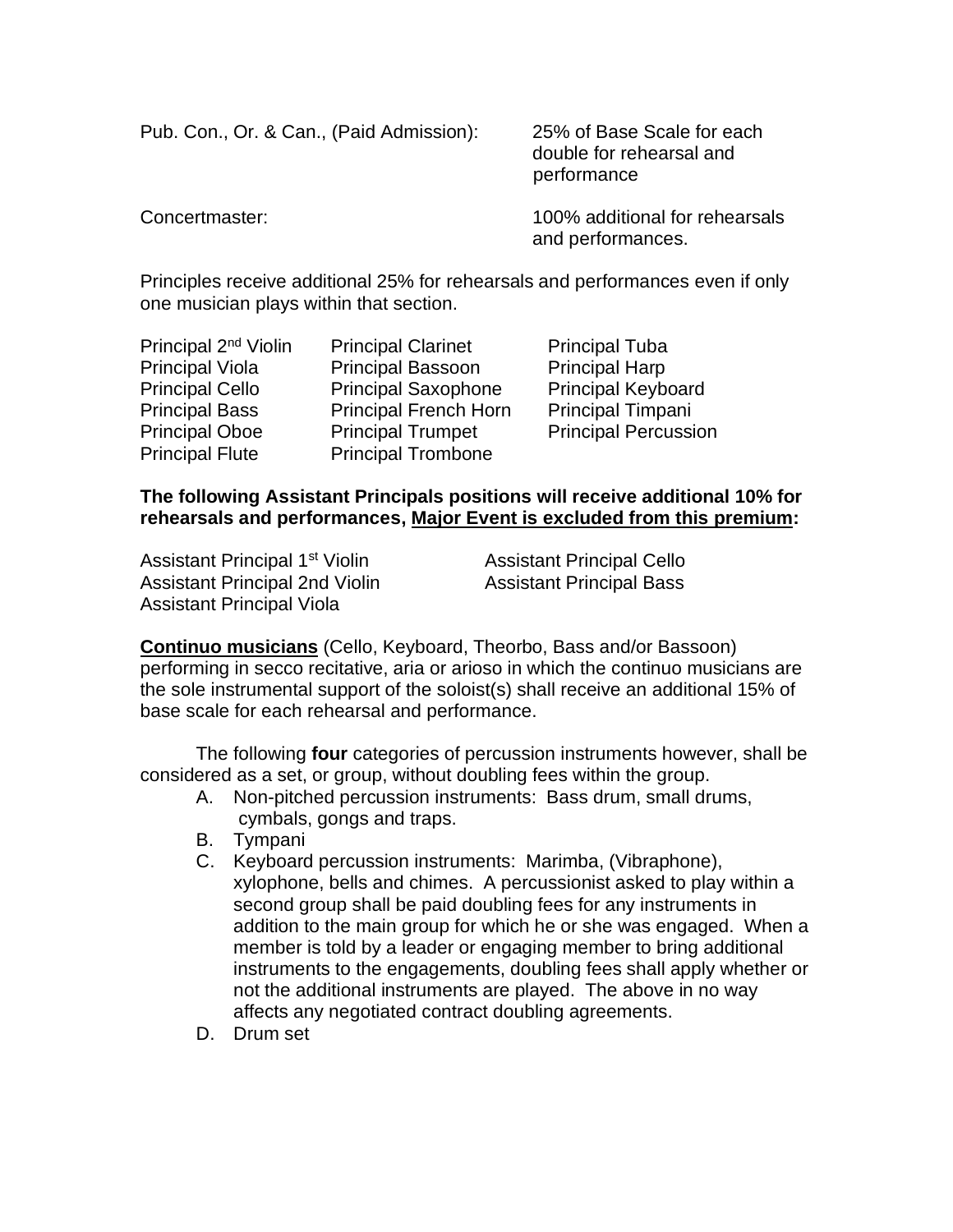#### **RULE XVI. PLAYING ALONE**

On single or repetitive Class AA and Class A engagements of less than five (5) nights per week when an instrumentalist plays alone, an **EXTRA FEE** of **\$50.00** shall be part of wages. (This rule does not apply to Class B engagements). On steady engagements, playing-alone EXTRA FEE shall be \$70.00 weekly. Leader fee, payroll fee and pension apply as well.

When any instrumentalist is required to play alone on single engagements, one hour or more prior to or subsequent to the orchestra portion of engagements, \$50 playing-alone fee applies. This Rule does not apply to solo Class B engagements.

#### **RULE XVII. CARTAGE**

A. On each single engagement, minimum cartage fees are listed below.

| <b>AMPLIFIERS</b>                  | \$20.00 | <b>DRUM SET</b>            | \$50.00 |
|------------------------------------|---------|----------------------------|---------|
| <b>STRING BASS</b>                 | \$25.00 | AUX. PERCUSSION EQUIPMENT  | \$35.00 |
| ELECTRIC GUITAR & AMPLIFIER        | \$30.00 | <b>CONGA CRUMS (Pair)</b>  | \$35.00 |
| ELECTRIC BASS & AMPLIFIER          | \$30.00 | <b>TYMPANI</b> (Per Drum)  | \$35.00 |
| ELECTRIC KEYBOARD & AMPLIFIER      | \$30.00 | <b>CONCERT BASS DRUM</b>   | \$55.00 |
| EACH ADD. KEYBOARD, CONTROLLER     | \$15.00 | LARGE TAM TAM (With Stand) | \$55.00 |
| SYNTH., MIDI CONTROLLER and/or AMP | \$30.00 | <b>ORCHESTRA BELLS</b>     | \$30.00 |
| RACK CASE                          | \$15.00 | <b>CHIMES</b>              | \$80.00 |
| PEDAL BOARD/FOOT CONTROLLER        | \$15.00 | <b>VIBES</b>               | \$55.00 |
| <b>SMALL AUDIO SYSTEM</b>          | \$80.00 | PIT XYLOPHONE              | \$30.00 |
| <b>HARP</b>                        | \$90.00 | <b>XYLOPHONE</b>           | \$55.00 |
| TUBA, BARI SAX, CONTRA BASSOON     | \$25.00 | MARIMBA 4 OCTAVE or LESS   | \$55.00 |

- B. On multiple day engagements, cartage applies on any day instrument is transported. If secure overnight storage of instruments is provided, a separate cartage applies for load in and load out days.
- **C. If required to move equipment from a location to another within an engagement, an additional cartage fee will apply.**
- E. **An additional charge should be negotiated for instruments or equipment of excessive weight and or size.**

#### **XVIII. SUB-LEADER'S PAY**

When a leader will not be present on any engagement, the leader shall designate, prior to the engagement, a sub-leader to run the job, notify sidemusicians of same, and pay sub-leader the minimum leader's fee.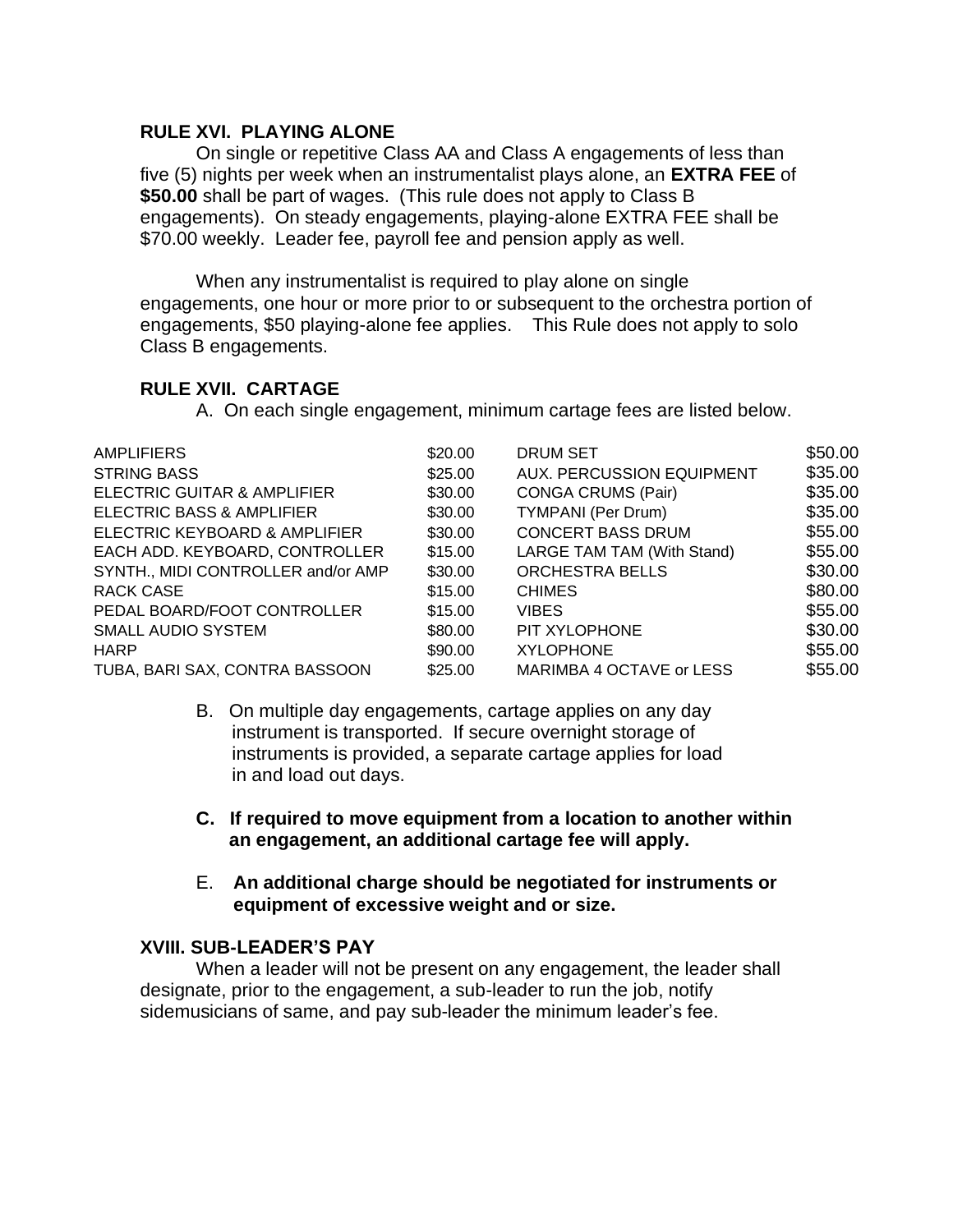When no sub-leader has been designated to handle the engagement, one shall be appointed by mutual consent of the musicians present on the job and that person shall receive the minimum leader's fee.

Any sub-leader, also designated by the leader to act as payroller, shall also receive an additional (current) payroll fee.

#### **RULE XIX. MULTIPLE PERFORMANCES**

When multiple performances are played, in or out of jurisdiction, and admission is charged for each performance, the orchestra shall be paid for each performance **and a minimum of forty-five (45) minutes between performances must be given.**

#### **RULE XX. ESCROW DEPOSITS**

Escrow deposits of at least ONE WEEK'S WAGES are required on all openings, re-openings, changes in ownership, promotions, spectaculars and the like. The escrow deposit must be made at least one week prior to the start of the engagement.

 Escrow deposit of wages of musicians shall be accepted ONLY when made in cash, money order or certified check, made out to the Chicago Federation of Musicians. **NO PERSONAL CHECKS WILL BE ACCEPTED.**

#### **RULE XXI. SPECIAL DRESS**

There shall be no charge for wearing formal or suitable informal attire on any single engagement or steady engagements.

 Any costume or uniform clothing shall be considered special dress and musicians must be paid \$25 extra for each engagement. Likewise, WEARING COSTUME MAKE-UP shall be compensated for, additionally, at the same rates.

#### **RULE XXII. HEALTH AND SAFETY**

All venues shall be required to meet the applicable guidelines for health and safety established by the United States Occupational Safety and Health Administration (OSHA). At no time shall any member be required to perform under any conditions (whether indoors or outdoors) that constitute a hazard to the musician's health, or to his/her musical instrument(s) or equipment (e.g., in rain, direct sunlight, extreme cold, heat, wind, or any other adverse conditions).

#### **RULE XXIII. PROFESSIONAL CONDUCT**

Members are required to appear on engagements in sufficient time to be fully prepared to perform when the engagement is scheduled to begin. (See Rule XIII B.)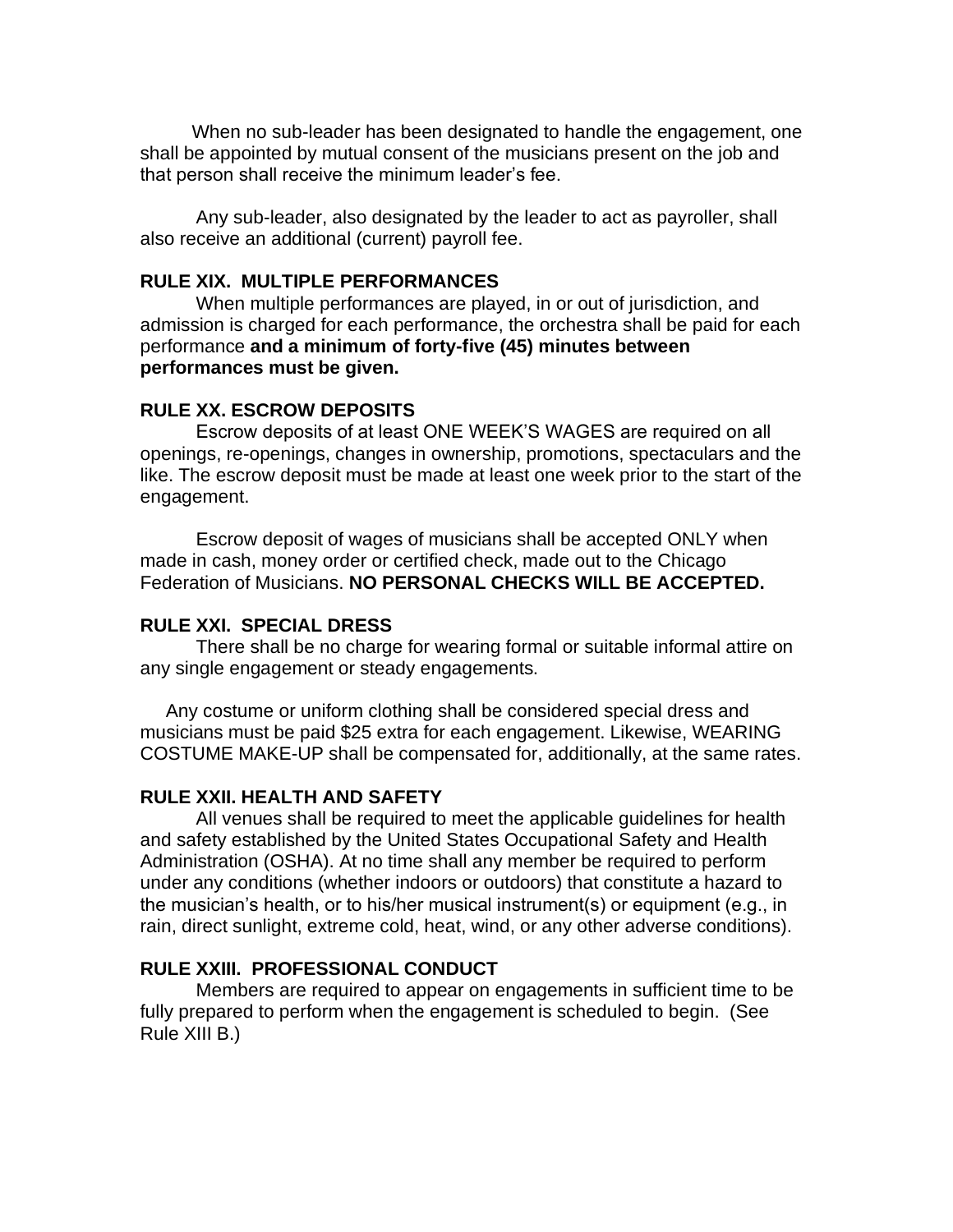Members are also required to conduct themselves in a professional manner, regarding behavior and dress, during the course of the engagement.

#### **RULE XXIV. RECORDING**

- A. Archival: On all live engagements, audio and/or video reproductions may be produced at no charge for private study or grant writing purposes only. A Local 10-208 archival agreement must be signed. See the office of the Vice-President for paperwork.
- B. Commercial: No member shall be engaged for any recording project for the purpose of commercial use or sale unless an AFM recording agreement has been signed. Wage scales and working conditions relating to all forms of commercial recordings may be obtained through the Electronic Media Department of Local 10-208.

# SINGLE ENGAGEMENT SCALE **Effective January 1, 2022 to December 31, 2023 ALL SCALES APPLY TO ALL DAYS AND TIMES.**

"Base scale" shall include any SHOW or OUT OF JURISDICTION FEES as well as DOUBLE SCALE for NEW YEARS EVE or CONTINUOUS PLAYING. **TRIPLE SCALE** SHALL APPLY TO CONTINUOUS PLAYING ON NEW YEARS EVE.

**ON ALL MISCELLANEOUS ENGAGEMENTS, A PENSION CONTRIBUTION CHECK EQUAL TO 13.189% (TO COMPLY WITH THE AFM-EP PENSION REHABILITATION PLANS) OF THE TOTAL SCALE WAGES (INCLUDING APPLICABLE REHEARSAL PAY, DOUBLING, PRINCIPAL PAY, AND OVERTIME), FOR EACH SIDEMUSICIAN AND LEADER, MUST BE WRITTEN TO THE AFM-EP FUND AND FORWARDED TO THE CHICAGO FEDERATION OF MUSICIANS. IF THE LEADER IS NOT PAYING A PENSION CONTRIBUTION TO THE FUND ON BEHALF OF THE SIDEMUSICIAN, THEN THE AMOUNT OF THE PENSION CONTRIBUTION MUST BE PAID AS AN ADDITIONAL WAGE DIRECTLY TO THE MUSICIAN. THIS RULE APPLIES WHETHER THE ENGAGEMENT IS PERFORMED IN OR OUT OF THE JURISDICTION OF LOCAL 10-208.**

The PAYROLL FEE of 15% shall apply to **base scale** for three (3) hours or less, as well as OVERTIME AND REHEARSALS. It applies to principal pay and doubling. It does not apply to cartage and pension.

#### **DEFINITIONS**

Engagements in any new hall, club, hotel, etc. must be accepted and paid for under the **Class AA** or **Class A** scale until classification is otherwise determined by the Board of Directors.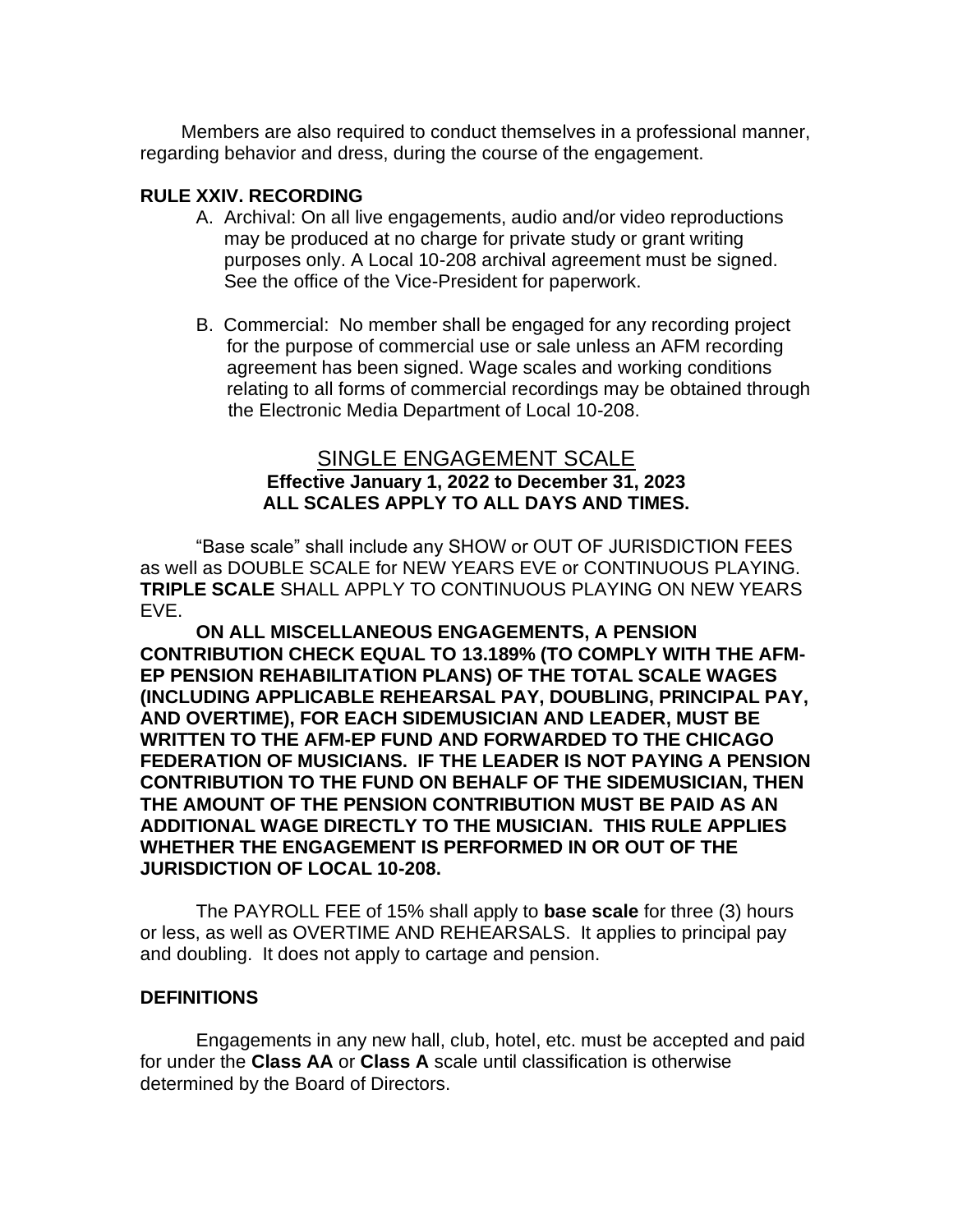**Class AA:** Engagements in the area bounded by North Avenue on the north, Roosevelt Road on the south, Lake Michigan on the east, and Halsted Street on the west, as well as the McCormick Place complex, Soldier Field, The Museum Campus on the Lake, Millennium Park, including the Harris Theater, Pritzker Pavilion, and the Petrillo Band Shell; Northerly Island, and the O'Hare Airport Complex. (Touhy Avenue on the north, Lawrence Avenue on the south, Cumberland Avenue of the east, and Wolf Rd. on the west.)

**Class A:** An engagement located within the Local 10-208 jurisdiction not in Class AA territory.

**Class B:** An engagement for a non-for-profit employer and only available with the approval of the Vice-President.

**Casual/Freelance Non-Symphonic**: A single engagement for parties, private or public events and corporate events.

**Symphonic Engagement**: Any non-theatrical engagement that uses an orchestral instrumentation such as public concerts, ballets, operas and oratorios and cantatas.

**Major Event**: An engagement in a venue with seating of more than 2,500 including shows backing up major artists, acts, or events.

**Show:** An engagement where the musicians are required to perform specific musical selections during a program such as playing speakers on and off a podium, coordinating music with a video, or music played in a timely sequence for the enhancement of a program.

**Masses, Funerals and Religious or Memorial Services:** Any service in which clergy participates and there is no admission charge.

**Ballroom:** An engagement where big band music accompanies dancing.

**Community Service:** A free public concert which may also be co-funded through the Music Performance Trust Fund.

**Community Theater:** A theatrical production of a school or community without professional actors.

**Special Daytime Scale**: A performance terminating no later than 8:00PM and less than two hours in length designed for retirement communities, nursing homes, hospitals, and educational institutions. This scale must be approved in advance by the Vice-President.